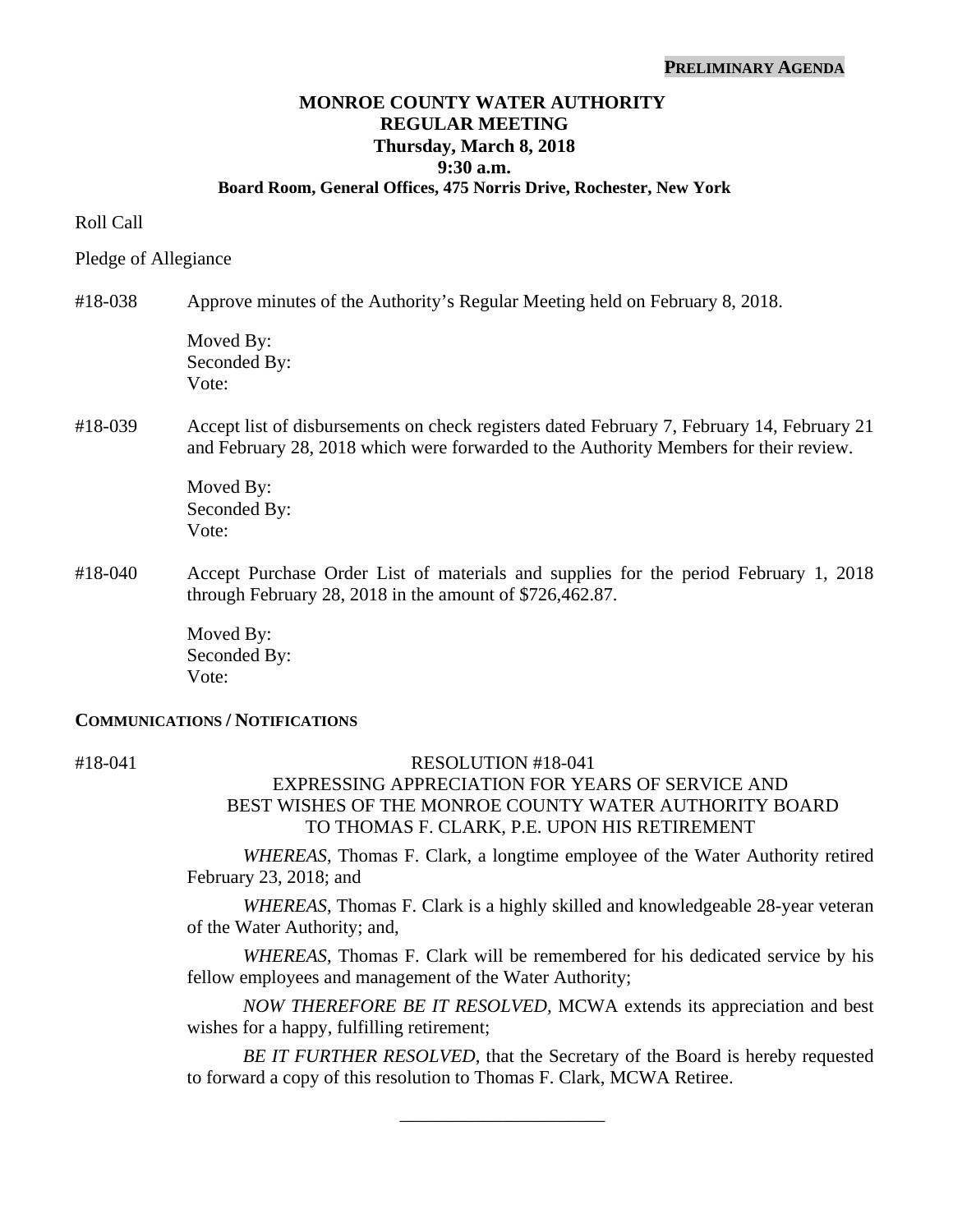#18-042 Confirm the following personnel appointment pending approval and pursuant to the Rules and Regulations of the Monroe County Civil Service Commission:

> Appointment of Michael Flowerday, Jr. to the title of Electrical and Instrumentation Mechanic III, effective March 26, 2018, at Salary Schedule 4, Group 3, Step 1.

Moved By: Seconded By: Roll Call Vote:

#18-043 Confirm the following personnel appointment pending approval and pursuant to the Rules and Regulations of the Monroe County Civil Service Commission:

> Provisional Appointment of Glen Lukaszewski to the title of Senior Network Technician, effective March 12, 2018, at Salary Schedule 3, Group 5.

Moved By: Seconded By: Roll Call Vote:

#18-044 Confirm the following personnel appointment pending approval and pursuant to the Rules and Regulations of the Monroe County Civil Service Commission:

> Promotional Appointment of Jared Scata to the title of Assistant Construction Inspector, effective March 12, 2018, at Salary Schedule 5, Group 2, Step 8.

Moved By: Seconded By: Roll Call Vote:

#18-045 Confirm the following personnel appointment pending approval and pursuant to the Rules and Regulations of the Monroe County Civil Service Commission:

> Promotional Appointment of Francis Bodnar to the title of Fleet Maintenance Supervisor, effective March 12, 2018, at Salary Schedule 3, Group 3.

Moved By: Seconded By: Roll Call Vote:

### **AUDIT COMMITTEE REPORT**

#18-046 Upon consideration and recommendation of the Monroe County Water Authority's Audit Committee, the Board hereby approves the **2017Annual Financial Statements** as audited by Bonadio & Co., LLP.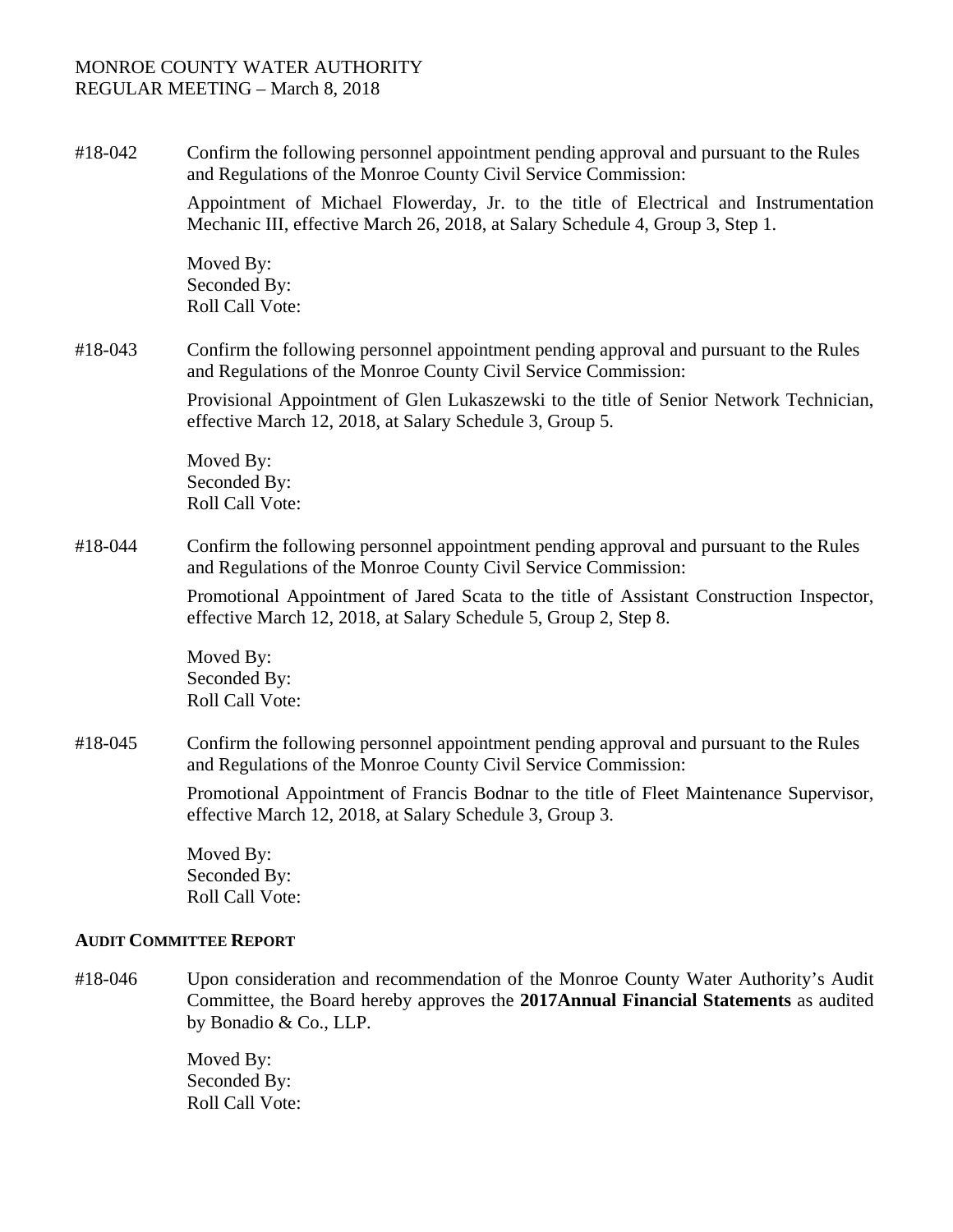#18-047 Upon recommendation of the Monroe County Water Authority's Audit Committee, the Board hereby approves the Authority's **2017 Investment Audit** as performed by Bonadio & Co., LLP.

> Moved By: Seconded By: Roll Call Vote:

#18-048 Approve the **2017 Annual Investment Report** as directed under Title 7, Section 2925 of the Public Authorities Law, issued under the Annual Statement of Investment Policy in effect through December 31, 2017.

> Moved By: Seconded By: Roll Call Vote:

#18-049 Upon recommendation of the Monroe County Water Authority's Audit Committee, the Board hereby approves **Management's Assessment of the Effectiveness of Internal Control Structure and Procedures**, as presented on this date.

> Moved By: Seconded By: Roll Call Vote:

#18-050 Authorize the Executive Director to **amend the professional services agreement with GHD Consulting Services Inc. for Phase I of the Shoremont WTP West 1 Renovation Project** with the budget amount for the design and bid phases of \$225,000 and hourly billing rates for construction phase engineering services as proposed.

> Moved By: Seconded By: Roll Call Vote:

#18-051 Authorize the award of a **unit price contract for the 2018 Lining Program Project** to the low responsive, responsible bidder, Mainlining America, LLC in the bid amount of \$2,664,334.

> Moved By: Seconded By: Roll Call Vote:

#18-052 Authorize the award of a unit price contract for the **2018 Lawn Mowing Contract** to the low responsive, responsible bidder, Curb Solutions, Inc. in the bid amount of \$66,985. This is a one-year, unit price contract with the option to renew for up to four additional one-year periods upon mutual consent.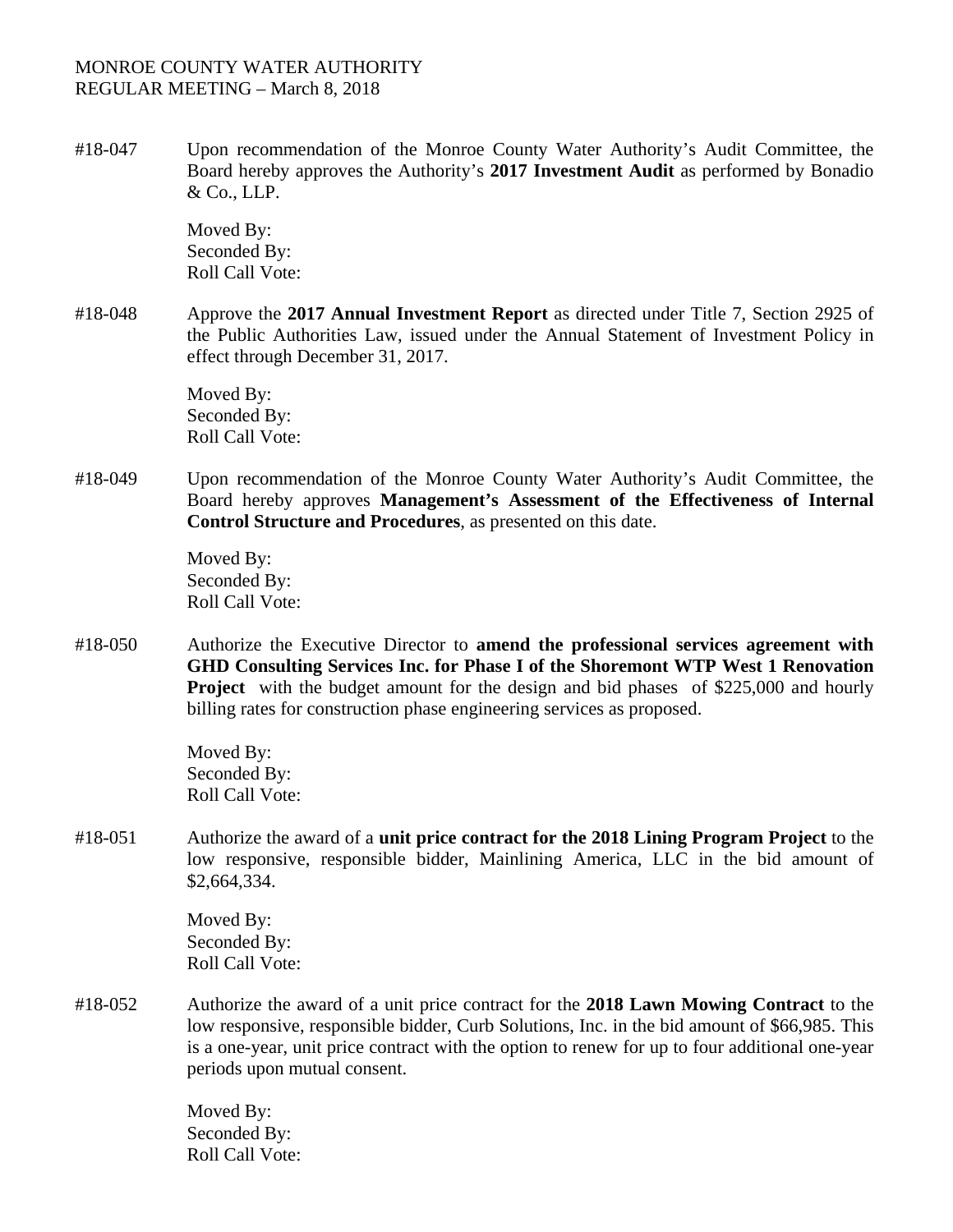#18-053 Authorize the **purchase of a variable speed drive for the Kreag Road Pump No 2 utilizing County of Monroe Contract** No. BP 0417-16 for Square D Products held by Zeller Corporation for an amount not to exceed \$17,472.

> Moved By: Seconded By: Roll Call Vote:

#18-054 Authorize the **purchase of emergency repair services, preventive maintenance and related materials and replacement parts under the terms of Monroe County Contract #4700007392 for Variable Frequency Drive (VFD) Preventive Maintenance**, currently held by EMA of New York, Inc., for a one-year term, for an estimated amount of \$20,000.

> Moved By: Seconded By: Roll Call Vote:

#18-055 Authorize the **use of Monroe County Contract BP#1006-17, Asbestos Remediation Term Construction Contract**, currently awarded to Environmental Construction Group, Inc., through an initial term ending November 30, 2018, with the option to extend for up to four additional one-year periods in accordance with the terms of the Monroe County Contract, for an estimated amount of \$100,000 per year.

> Moved By: Seconded By: Roll Call Vote:

#18-056 Authorize the **purchase of** *TechConnect Product Support* **and** *Legacy Hardware Product Support* **services** from Horizon Solutions for Programmable Logic Controllers (PLCs) and ancillary equipment for an estimated cost of \$45,912 for a three-year term.

> Moved By: Seconded By: Roll Call Vote:

#18-057 Authorize the **purchase of Three (3) New 2018 Ford F450 4x4 Regular Cab Trucks with Knapheide Body** through the New York State Office of General Services (OGS) Vehicle Marketplace (Mini-Bid), Group No. 40500, Award No. 22904, Mini-Bid No. T18010011 – from low responsive, responsible bidder, Webster Ford Inc. d/b/a/ Henderson Ford in the bid amount of \$185,391.87.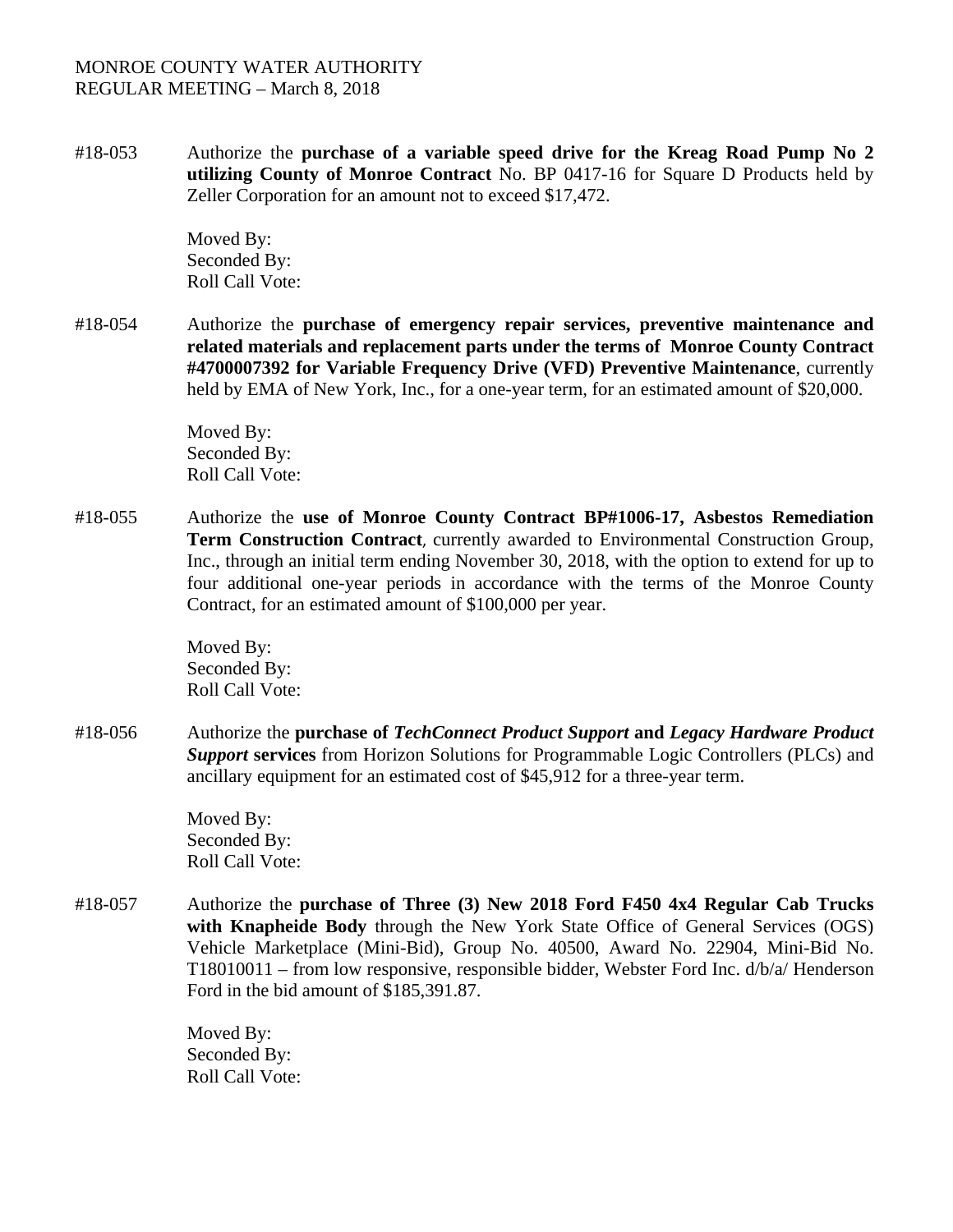#18-058Authorize the **leasing of Fourteen (14) Xerox Printers/Large Copiers** from Xerox Corporation utilizing PEPPM Technology Bidding and Purchasing Program - Cooperative Contracts; for a three-year term under cooperative contract PEPPM MPS Lease #072729300, for an estimated total cost of \$97,000.

> Moved By: Seconded By: Roll Call Vote:

#18-059 The Members of the Authority expressly make the following determinations for all awards of Procurement Contracts made during this meeting: (i) the proposed awardee has been found to be responsible; (ii) the proposed awardee complied with the State Finance Law provisions regarding Permissible Contacts (as defined in the Authority's Procurement Disclosure Policy); (iii) the proposed awardee has (or will prior to the final award being effective) complied with the State Finance Law provisions that require disclosure of all information required to be in the Authority's Solicitation Materials (as such term is defined in the Authority's Procurement Disclosure Policy); and (iv) the procurement process did not involve conduct that is prohibited by the Public Officers Law, the Authority's Procurement Disclosure Policy, and the Authority's Code of Ethics and Conflict of Interest Policies.

> Moved By: Seconded By: Roll Call Vote:

#### **GOVERNANCE COMMITTEE REPORT**

#18-060 Upon recommendation of the Monroe County Water Authority's Governance Committee, the Monroe County Water Authority Board hereby readopts **MCWA's Mission Statement**, as presented.

> Moved By: Seconded By: Roll Call Vote:

#18-061 Upon recommendation of the Monroe County Water Authority's Governance Committee, the Monroe County Water Authority Board hereby accepts the **Report on 2017 Performance Measurements**, as presented.

> Moved By: Seconded By: Roll Call Vote:

#18-062 Resolved: The Monroe County Water Authority Board hereby adopts **Performance Measurements for 2018,** as presented on this date.